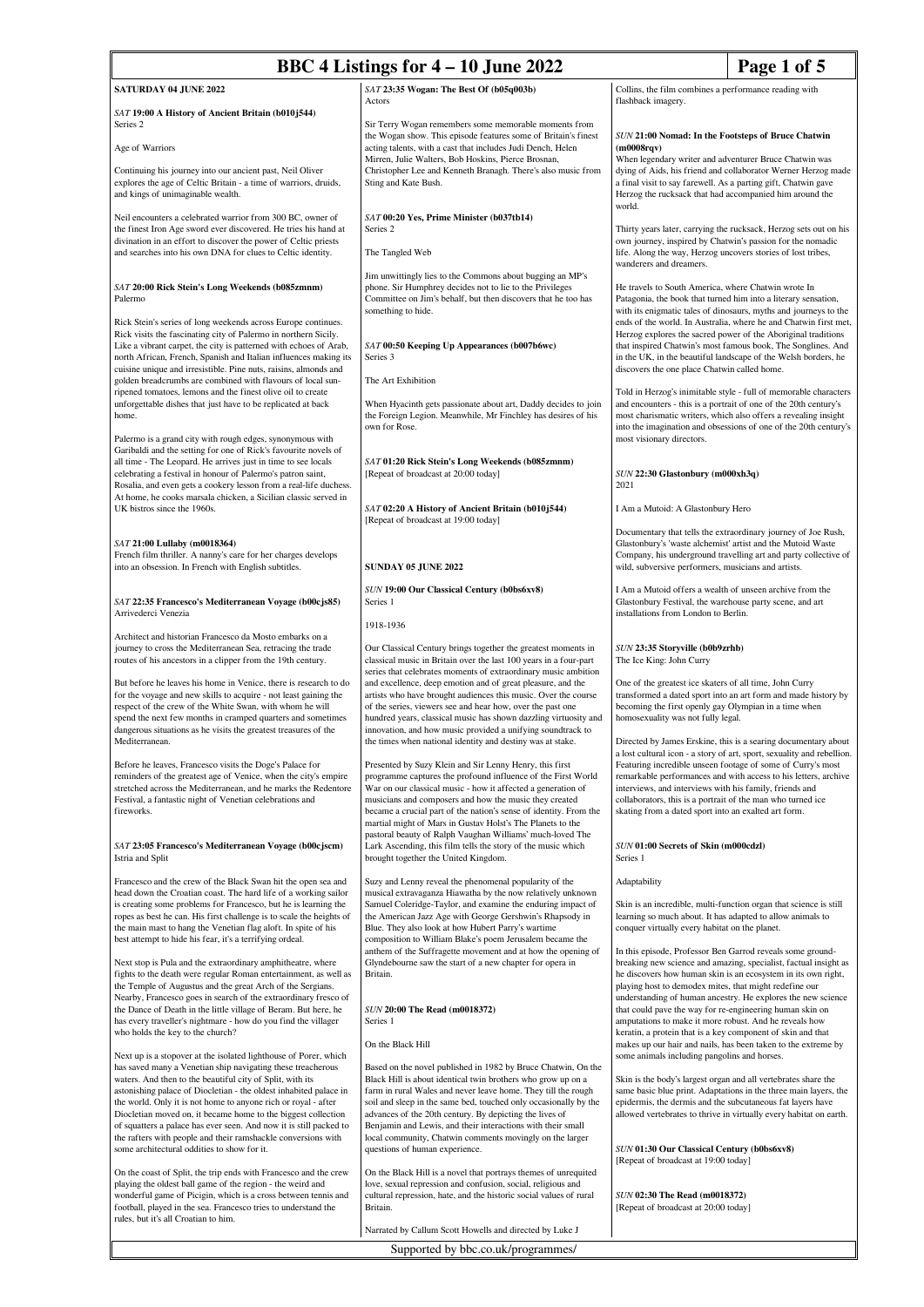# **BBC 4 Listings for 4 – 10 June 2022** Page 2 of 5

## **MONDAY 06 JUNE 2022**

*MON* **19:00 The 15 Billion Pound Railway (m0002jt4)** Under Pressure, Over Budget

### Episode 1

With exclusive access, this returning series follows the construction workers of Crossrail as they battle to finish the final stages of the new Elizabeth Line underground railway beneath the streets of London.

Costing over fifteen billion pounds and stretching 120km across the capital, this extraordinary construction project is one of the biggest in Europe and one of the most ambitious engineering feats in Britain since the time of Brunel.

Our cameras follow the engineers, technicians and train staff who are under pressure to complete their section of the project, including building and fitting out ten brand new station learning to drive the new fleet of trains, and testing the 21km twin tunnels beneath London, in a bid to make it safe for the public.

We join Danny O'Connell, Crossrail's testing manager, as he leads a critical operation to launch the very first train into the new Elizabeth Line tunnels under London. Danny is responsible for trialling and testing all aspects of the railway performance – from communications, CCTV and platform doors, to the trains, tracks and signalling systems. If Danny can't complete all of the hundreds of tests needed to prove that it's safe and reliable, the railway won't open on time.

We join charismatic project manager Lih-Ling Highe, who is tasked with finishing construction of the new Tottenham Court Road Station - the largest station on the entire line and future gateway to 200,000 passengers a day. Coming from a long line of engineers, construction is in Lih-Ling's DNA - in this episode, she must lead a team fitting out the station's threetonne platform screen doors to prevent passengers from falling under a train.

In the financial heart of London, the Elizabeth Line's new Canary Wharf Station looks to welcome up to 100,000 passengers a day. In charge of the station's mechanical and electrical fit out is young engineer Felix Ahatty, whose biggest task is to transport and install three huge 10-tonne ventilation fans. Hauling them through the city at night, and then getting them down through the station levels, is a complex mission even with the help of cranes, rail systems, and 'hover' pads to push it into position.

We also join new recruit Rochelle as she trains to become a driver of the new 200m-long, 90mph trains that will carry up to 200 million passengers a year. We follow Rochelle through each nail-biting step of the course - from simulator training to getting behind the wheel of a real 265-tonne train.

*MON* **20:00 Earth's Tropical Islands (m000cs03)** Series 1

## **Madagascar**

Journey across the tropical island of Madagascar and explore the unique and incredible wildlife it has to offer - from its famed lemurs to chameleons.

As the oldest island on Earth, life has had time to evolve, and there are now more unique plants and animals on Madagascar than any other island.

It was formed nearly 90 million years ago when a giant landmass split apart, and Madagascar was cast adrift from east Africa. Braving the 400-mile ocean crossing from Africa, the first castaways arrived on the arid west of the island, and were met with vast deserts.

Ring-tailed lemurs are the direct descendants of one of the very first mammals to arrive, and they are thriving despite the arid conditions. They spend up to eight hours a day foraging in the Spiny Forest. Their plant-based diet includes plants with caustic sap that would burn human skin.

When humans arrived on the west coast, they too faced the hostile desert, high temperatures and droughts that can last a year. In the village of Ampotaka, the people have learnt to use baobab trees to help them survive. The trees grow up to 30 metres high and stores vast quantities of water in their trunks. By hollowing out the inside of the trunk, the people create huge water tanks storing thousands of litres of water, which they can use when times are tough.

Tiny labord's chameleons are unique to Madagascar and have the shortest lifespan of any land vertebrate – living for just four months. They time their hatching with the start of the rainy season when the going is good, and then the race is on for them to grow, mate and lay eggs before the dry season comes round once again.

One of the most dramatic places in Madagascar is known as the Grand Tsingy – 500 square miles of sharp limestone pinnacles sheltering small pockets of forest. To survive here, Decken's sifakas must climb these shards of rock, sharp enough to shred aman skin, and leap 30 feet between them.

A series of even higher peaks forms a mountainous spine running down the middle of Madagascar. Just a few thousand years ago, human settlers from Asia brought the skills to turn the steep mountainsides into rice paddies. By digging terraces into the slopes, even the steepest gradients can be farmed, producing more than a million tonnes of rice every year. But only if they can keep their crop safe from the devastating plagues of locusts in their billions.

Madagascar's mountain range defines the islands' climate. It blocks warm, wet air blown in off the Indian Ocean to the east, creating the arid deserts of the west. But keeping all th moisture to the eastern side of the island makes rainfall high there, and this creates bountiful rainforests.

Most of the island's incredible wildlife can be found within these tropical rainforests, including tenrecs, Madagascar's own unique version of a hedgehog. They give birth to more babies than any mammals – as many as 32 in a litter. The streaked tenrec rubs together modified spines on her back to make a queaking noise to warn all her babies of danger

The extraordinary pelican spider twangs the threads of an orb web spider to lure it into its giant jaws. The aye-aye is one of Madagascar's weirdest creatures, found hunting for insect larvae at night. It uses it bizarre 9cm-long middle finger to tap tree branches for hollow bits, before scraping away the bark and deploying its super-sized finger to fish out the grubs.

Madagascar's unique wildlife has slowly been evolving for millions of years, but since humans arrived the pace of change has been faster than many animals can cope with. As little as 20 per cent of the island's original forest remains, and 95 per cent of lemurs are now threatened with extinction.

The greater bamboo lemur is a story of how efforts to protect Madagascar's wildlife can save a species from being wiped out entirely. These lemurs were thought to have gone extinct, thanks to the clearance of the bamboo forests they rely on for food. The bamboo lemurs are now protected and in the last year, a record number of babies were born. Madagascar is at a critical point, but with the right efforts, there is some hope for its wildlife in the future.

## *MON* **21:00 Nature's Turtle Nursery: Secrets from the Nest (b0b7st0z)**

Nature's Turtle Nursery: Secrets from the Nest features the extraordinary natural history event of an 'arribada' - the mass nesting phenomenon of olive ridley sea turtles in Costa Rica, Central America.

Dr George McGavin joins a team of international scientists as they investigate the complete story from the moment the female turtles gather offshore, then lay their eggs, to when the next generation are born.

The programme embraces the larger conservation story of these ancient mariners and how they're adapting to our ever-changing world. And in a scientific first, the complete story inside a single turtle nest is revealed, using recent scientific discoveries and the latest technological advances. An egg-to-egg turtle talk is listened in on, adult females on their migration are tracked, and behaviour under the waves is analysed with a turtle shellmounted camera. How tiny turtles behave as they hatch out of their shells and work together to dig upwards is also revealed.

#### *MON* **22:30 Turtle, Eagle, Cheetah: A Slow Odyssey (m0001kwx)** A Turtle's Journey

Ride on board with a green sea turtle as it swims around its spectacular coral reef home of Sipidan in Malaysia. Using only natural sounds and elegant embedded graphics delivering detailed information, this is an immersive journey into the turtles' world like no other.

The turtle embarks on its daily routine, revealing how they utilise all the different areas of the reef, from the inner shallows to the deep drop-off – introducing us to all the fish and animals that they share one of the richest and most diverse places on our planet with in a mesmerising half-hour.

The turtles were filmed for Blue Planet II and part of an ongoing study into their behaviour for the Marine Research Foundation.

*MON* **23:00 Turtle, Eagle, Cheetah: A Slow Odyssey (m0001kx4)** An Eagle's Flight

Take a flight on a summer morning with a white-tailed eagle around Scotland's west coast. A falconry-trained sea eagle wearing a specially designed on-board camera is the only way to glimpse the lives of these rare and protected species. From the high tops of Crois Bheinn on the remote Morvern Peninsula, the eagle traverses across beautiful rolling moors and glens, along craggy cliff faces and finally ventures towards the Sound of Mull. With a two-metre wingspan, it is the biggest bird around but that doesn't stop it being challenged by noisy crows and ravens. After its long flight, the hungry eagle is finally drawn down to the coast by the promise of a fish. Flying through torrential rain, it dives at over 100mph to grab the fish from a coastal pool before being reunited with its handler.

#### *MON* **23:30 How to Make (m000hbdk)** Series 1

## Headphones

Zoe Laughlin, designer, maker and materials engineer, is fascinated by the science and technology hidden within the everyday objects we take for granted. In this series she dismantles and dissects three classic items to understand the wonders of form, function and material that go into making them, before building her own truly bespoke versions step by step.

In this episode, Zoe explores an item that is extraordinarily intimate and transports us to other worlds – headphones. With 12 pairs sold globally every second, Zoe is on a mission to build her own unique pair. In search of inspiration, she heads to Hull University to discover an exciting new substance that can turn any surface into a speaker, from a wall to a table and even the bone of your skull. In the depths of an anechoic chamber, she experiences the wonder behind directional sound and eartracking technology, which creates a personal sound bubble without the need to wear headphones at all.

A trip back through headphone history reveals the stethoscopestyle home contraptions of the 19th century and the gamechanging 80s Sony Walkman. Zoe also heads to high-end manufacturers Bowers & Wilkins, climbs into a mock aircraft cabin to explore the principles of noise cancellation, and goes on a trip down one of London's busiest streets with a billboardstyle contraption slung across her body, all in the name of material research. Her final headphones raise the bar high, with a distinctive headband to avoid big hair issues, alongside characterful Plasti Dip connections.

## *MON* **00:30 The Beach: Isolation in Paradise (m000n7fc)** Series 1

Episode 5

Film-maker Warwick Thornton's international success has comat a personal cost. He has reached a crossroad in his life and something has to change.

He has chosen to try giving up life in the fast lane for a while to go it alone, on an isolated beach in Western Australia, one of the most beautiful yet brutal environments in the world, to see if the experience can transform and heal his life.

## *MON* **00:55 The Beach: Isolation in Paradise (m000n7ff)** Series 1

Episode 6

Film-maker Warwick Thornton's international success has come at a personal cost. He has reached a crossroad in his life and something has to change.

He has chosen to try giving up life in the fast lane for a while to go it alone, on an isolated beach in Western Australia, one of the most beautiful yet brutal environments in the world, to see if the experience can transform and heal his life.

*MON* **01:25 The 15 Billion Pound Railway (m0002jt4)** [Repeat of broadcast at 19:00 today]

*MON* **02:25 Earth's Tropical Islands (m000cs03)** [Repeat of broadcast at 20:00 today]

## **TUESDAY 07 JUNE 2022**

*TUE* **19:00 The 15 Billion Pound Railway (m0002p93)** Under Pressure, Over Budget

Episode 2

With exclusive access, this returning series follows the construction workers of Crossrail as they battle to finish the

Supported by bbc.co.uk/programmes/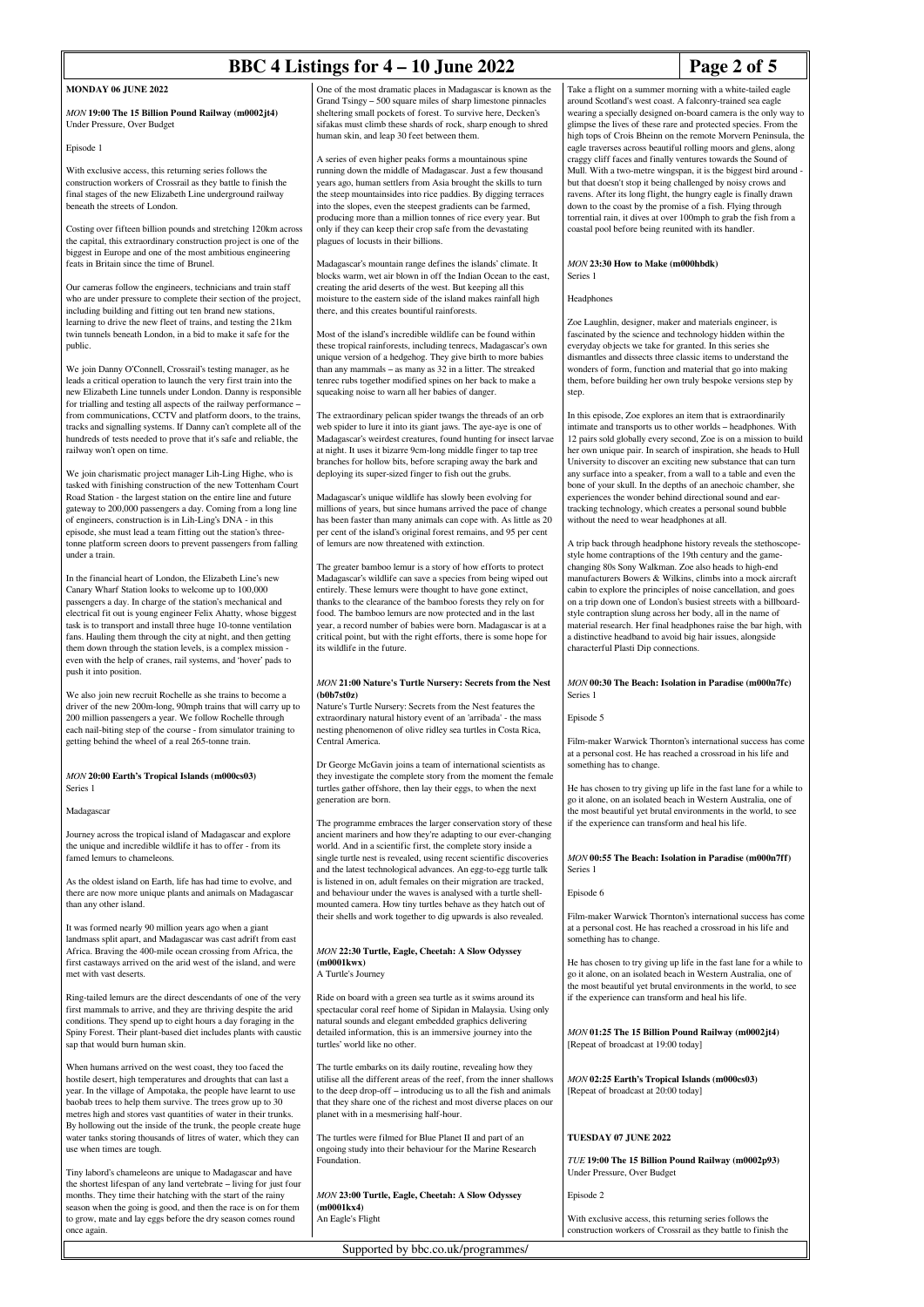# **BBC 4 Listings for 4 – 10 June 2022** Page 3 of 5

final stages of the new Elizabeth Line underground railway beneath the streets of London.

Costing over fifteen billion pounds and stretching 120km across the capital, this extraordinary construction project is one of the biggest in Europe and one of the most ambitious engineering feats in Britain since the time of Brunel.

In the final part of the series, our cameras pick up immediately after the shock news that the Elizabeth Line has been delayed by over a year and will cost hundreds of millions of pounds more than planned. The show discovers how engineers, technicians and train staff must pull together - working on borrowed time - to build and fit out ten brand new stations, learn to operate the new trains, and test out the new 21-km twin tunnels under London, before it can open to the public. At stake are the reputation of the engineers, the reputation of the new railway and the reputation of British engineering.

Project manager Lih-Ling Highe is back to lead the installation of thousands of kilometres of vital power cables through the largest station on the Elizabeth Line – Tottenham Court Road. Tottenham Court Road is also expected to be one of the busiest underground stations attracting 200,000 passengers a day. If the cables are damaged or incorrectly wired, the station cannot be switched on and the project will be delayed once more.

At Bond Street Station, beneath London's most expensive shopping street, Tim Weihen and his team are tasked with installing three 65-metre-long escalators – the longest on the railway – in the tightest of shafts so passengers can get to the trains. In a nail-biting process, the team must lower the bulky escalator sections, weighing up to seven tonnes, over the edge of a 30-degree drop in order to build all three escalators on time.

One of the world's most famous train stations - Paddington Station – is getting a new Elizabeth Line station hub next door, and site manager Cynthia Myndhardt is in charge of building and fitting it out. The most daring feature of the station is a 130m-long great glass canopy to soar above the site, and help plug it into Brunel's original grade one listed station – a nervewracking feat considering any damage to the historic building could result in a prison sentence.

The show also meets up with new recruit Rochelle as she continues her quest to become an Elizabeth Line driver. We follow her on her most nerve-wracking challenge to date driving 1,500 passengers from Shenfield, Essex, to central London - in rush hour. Ahead of her lies 32km of busy track, 73 warning signals and 16 strict speed restrictions to follow, all of which must be intensely monitored along her route.

The episode ends with the a second, shock announcement that the project must delay again and that an even bigger bailout of £2 billion is needed. With station construction, tunnel fit out and train testing still incomplete, the fate of the now £17 billionpound railway hangs in the balance.

*TUE* **20:00 Keeping Up Appearances (b0077zlm)** Series 3

What to Wear When Yachting

Sitcom about an obsessive snob. When Hyacinth plans a nautical supper, events take an unexpected turn - and so does the boat!

*TUE* **20:30 Ever Decreasing Circles (b007bn31)** Series 1

The New Neighbour

Martin is a pillar of the community, an avid chairman of every club committee going, who sees himself very much as lord of his manor. But the equilibrium of his world is disrupted when a suave new next-door neighbour moves in.

*TUE* **21:00 Prejudice and Pride: The People's History of LGBTQ Britain (p0578x02)** Series 1

Episode 1

Every so often the world changes beyond your wildest dreams. In 1967, the Sexual Offences Act partially decriminalised homosexuality, offering lesbian, gay, bisexual, transgender and queer people the opportunity to start living openly for the first time.

Presented by Stephen K Amos and Susan Calman, this unique series features LGBTQ people from across the UK as they share the objects that have helped define their lives during 50 transformative years.

In episode one, these crowdsourced treasures range from a rare collection of the first openly gay magazine (featuring a virtually unknown young singer called David Bowie) to letters from worried parents trying to understand their newly 'out' daughters and sons.

Over 20 incredible years, 1967-1987, we meet the fearless revolutionaries of the Gay Liberation Front, a transgender pioneer who almost caused a strike and a woman who faced losing her children when she came out as a lesbian. By the early 1980s, LGBTQ people were starting to build a community, which would be tested to the limit when Aids loomed.

This is the story of ordinary people in extraordinary times - told through their cherished possessions - charting the joys and heartbreaks of just being true to yourself.

Prejudice and Pride: The People's History of LGBTQ Britain is part of Gay Britannia, a season of programming produced in 2017 to mark the 50th anniversary of the 1967 Sexual Offences Act.

## *TUE* **22:00 Coming Oot! A Fabulous History of Gay Scotland (b06qsv9r)**

Celebrating the postwar history of Scotland's gay community which, over 70 years, has seen gay men and lesbians transform from Scotland's pariahs to Scotland's pride. Using a rich mix of eyewitness testimony, jaw-dropping archive and historical research, the documentary charts radically changing attitudes. Scotland was over a decade behind England and Wales in decriminalising homosexuality but now has the best gay rights in Europe: nothing short of a revolution.

*TUE* **23:00 Queers (p057t5dm)** Series 1

The Man on the Platform

In the first of eight short monologues written in response to the 50th anniversary of the Sexual Offences Act, a young man returning from the trenches of the First World War recollects a love that dared not speak its name.

*TUE* **23:20 Queers (b08zz5pp)** Series 1

A Grand Day Out

In 1994, as the government votes on lowering the age of male homosexual consent, 17-year-old Andrew comes to London for the first time - with unexpected results.

*TUE* **23:40 Queers (b08zz70k)** Series 1

More Anger

Actors can easily feel typecast. But it's 1987, and with Aids hitting the headlines a promising new part looks like a gamechanger for Phil.

*TUE* **00:00 Queers (b08zz70m)** Series 1

Missing Alice

Alice and her husband share a secret, but with the publication of the Wolfenden Report in 1957 it may not need to be a secret anymore.

*TUE* **00:20 The 15 Billion Pound Railway (m0002p93)** [Repeat of broadcast at 19:00 today]

*TUE* **01:20 Prejudice and Pride: The People's History of LGBTQ Britain (p0578x02)** [Repeat of broadcast at 21:00 today]

*TUE* **02:20 Nature's Turtle Nursery: Secrets from the Nest (b0b7st0z)** [Repeat of broadcast at 21:00 on Monday]

**WEDNESDAY 08 JUNE 2022**

*WED* **19:00 A Wild Year (m000kl8y)** Series 1

The Pembrokeshire Coast

In the far south west corner of Wales lies Pembrokeshire's wild and rugged coast. Life on this ancient coastline is defined by the rhythm of the seasons and the power of the sea.

Supported by bbc.co.uk/programmes/

Fishing these fertile waters has long been a tradition here. Every day, local fisherman Jono Voyce heads out from Solva harbour into St Brides Bay to fish for the lobster and crab he supplies to these coastal communities. With the arrival of spring, he will soon be busier than ever, providing for thousands of visitors who flock to this coast every summer for a taste of the sea.

By July, beaches are the playground for countless visitors. But their activity depends on the tides, which give a predictable rhythm to life on the coast. In Pembrokeshire, where the water level rises as much as 30 feet a day, the tides are some of the highest in the world. The sheer force of the water sweeping in has helped forge this ragged coast and formed its rocky foreshore, providing the perfect opportunity for a great British pastime – rock pooling!

As summer drifts into autumn, October sees new visitors arrive on Pembrokeshire's beaches. Every autumn, up to 2,000 grey seals come ashore to give birth in sheltered coves and bays. It may seem a strange time of year to give birth, when the weather is about to get worse, but it gives the females a whole summer of fattening up in order to feed their pups an especially rich milk. These youngsters have just a month to grow and put on the blubber they will need to keep them warm in the North Atlantic waters.

A thousand miles away across the ocean, the hurricane season has started. The Pembrokeshire coast is the first to feel the legacy of these storms. In anticipation of huge, battering waves, boats are lifted out of harbours for protection. In the town of Tenby, there is no denying the winter gloom, but by celebrating annual traditions, communities bring in some welcome light and warmth!

*WED* **20:00 The Story of Welsh Art (p097c1qm)** Series 1

Episode 2

Scrambling up the side of one of Wales's highest and most rugged mountains, Huw Stephens retraces the steps of Richard Wilson, an 18th-century artist who changed the course of art history. Bringing harmony and beauty to a terrain previously dismissed as 'God's rubbish tip', he transformed the way Wales was seen by the world. As Huw discovers, he was not the last to do so – JMW Turner first visited Wales aged 17 and would return many times, painting untamed landscapes filled with romance and emotion.

As the 19th century progressed, a very different Wales became the focus of art. In Merthyr Tydfil, once the iron capital of the world, Huw discovers the work of Penry Williams, a local artist who was commissioned to paint the vast Cyfarthfa Ironworks in all their cathedral-like grandeur and glory. As art and industry collided, the people who did the back-breaking work were depicted for the first time.

*WED* **21:00 Thatcher: A Very British Revolution (m0005br9)** Series 1

Making Margaret

In the first episode of this series charting the irresistible rise and dramatic downfall of Margaret Thatcher, her inner circle reveals how Margaret Thatcher manages to overcome her outsider status to become a prominent political figure in Britain. After a controversial policy has the press label her the 'Milksnatcher' her political future is in jeopardy but she survives when prime minister Edward Heath decides not to sack her.

Dismayed by his stewardship of the country in the early 1970s Mrs Thatcher challenges Heath for leadership of the **Conservatives.** As a woman from a modest social background she appears unlike any of her colleagues but with the help of canny political operators she achieves the apparently impossible and defeats Heath and the party elite who backed him.

Those closest to her at the time describe how as new leader of the Conservatives she begins to support controversial policies that will shake-up the economic and political settlement that has prevailed in Britain since the second world war. She promotes free market ideas, transforming the economy and reducing trade union power.

She also adopts a new political persona taking on the mantle of the 'Iron Lady' given to her by the Soviet press and seeks help from advisors who change her image and her voice as she seeks the support of the British electorate.

As the 1979 election approaches Margaret Thatcher embarks on an energetic campaign to unseat Labour and usher in a new era that will bring turbulent change and division and be dominated by the force of her personality and ideas.

*WED* **22:00 The Falklands Play (b0074mv0)**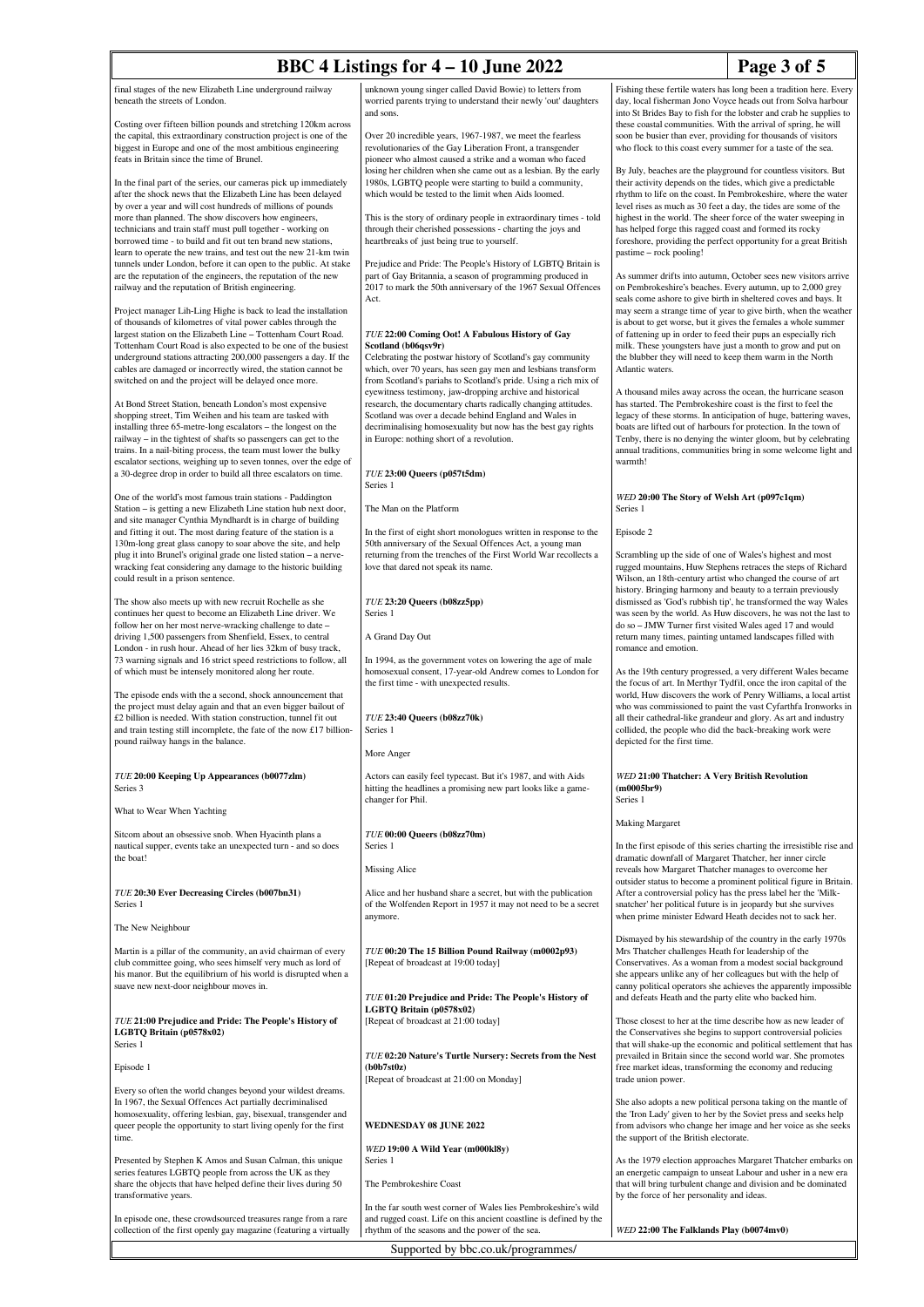| <b>BBC 4 Listings for 4 – 10 June 2022</b>                                                                                                                                                                                                                                                                                                                                                                                                                         |                                                                                                                                                                                                                                                                                                                                                                                                                | Page 4 of 5                                                                                                                                                                                                                                                                                                                                                                                                                                                                                                                                                                                                                                                                                                                                                                                                  |  |
|--------------------------------------------------------------------------------------------------------------------------------------------------------------------------------------------------------------------------------------------------------------------------------------------------------------------------------------------------------------------------------------------------------------------------------------------------------------------|----------------------------------------------------------------------------------------------------------------------------------------------------------------------------------------------------------------------------------------------------------------------------------------------------------------------------------------------------------------------------------------------------------------|--------------------------------------------------------------------------------------------------------------------------------------------------------------------------------------------------------------------------------------------------------------------------------------------------------------------------------------------------------------------------------------------------------------------------------------------------------------------------------------------------------------------------------------------------------------------------------------------------------------------------------------------------------------------------------------------------------------------------------------------------------------------------------------------------------------|--|
| Ian Curteis's once-controversial dramatisation of how the<br>Thatcher government went to war against Argentina to regain<br>the Falkland Islands. It charts the backroom manoeuvrings<br>between Thatcher's government and the military, between the<br>British and the Americans, and the Americans and the<br>Argentineans that led to a breakdown in diplomacy, to war and                                                                                      | and The Sound of Music.<br>THU 21:00 Judy (m0012y9d)<br>Legendary performer Judy Garland arrives in London in the<br>winter of 1968 to perform a series of sold-out concerts. From                                                                                                                                                                                                                             | infused voices of Aretha Franklin and James Brown, which<br>came out of the dominant Baptist church, were what real soul<br>singers sounded like. What those critics didn't understand was<br>that there are many musical traditions within black America and<br>Roberta Flack came from the more restrained Methodist one<br>where they sang hymns rather than gospel.<br>This is the story of the emergence of a different kind of soul<br>singer, set against the turbulent backdrop of America's Civil<br>Rights movement. Contributors include Roberta Flack, Dionne<br>Warwick, Johnny Mathis, Cissy Houston, Imani Perry,<br>professor of African American Studies at Princeton University,<br>musician and critic Greg Tate, musicologist Fredera Hadley and<br>film-maker and critic John Akomfrah. |  |
| to Britain's eventual victory.<br>WED 23:30 The Falklands Play Row (m00183b4)<br>In 1987, the BBC commissioned a play to mark the fifth<br>anniversary of the Falklands conflict. But the play was not<br>shown until 2002. This documentary examines the political<br>furore surrounding the decision not to show it and talks to the<br>main players in the drama.                                                                                               | <b>BBC</b> Films.<br>THU 22:50 A Star Is Born (1954) (b0078zpn)<br>Musical drama in which a famous actor with a drink problem<br>decides to help a budding young singer after hearing her<br>perform. He signs her up with a film studio, where she lands the<br>lead role in a big musical. The two become close and later<br>marry, but while her career continues to blossom, his takes a<br>downward turn. |                                                                                                                                                                                                                                                                                                                                                                                                                                                                                                                                                                                                                                                                                                                                                                                                              |  |
| WED 00:00 Secret Agent Selection: WW2 (b09zg6f4)<br>Series 1<br>Episode 1                                                                                                                                                                                                                                                                                                                                                                                          | THU 01:40 A Wild Year (m000kjrl)<br>[Repeat of broadcast at 19:00 today]                                                                                                                                                                                                                                                                                                                                       | FRI 22:00 Queens of Soul (b05nhjsx)<br>The sisters are truly doing it for themselves in this celebration<br>of the legendary female singers whose raw emotional vocal<br>styles touched the hearts of followers worldwide. Featuring the<br>effortless sounds of Aretha Franklin, Roberta Flack, Gladys<br>Knight, Randy Crawford, Angie Stone, Mary J Blige and                                                                                                                                                                                                                                                                                                                                                                                                                                             |  |
| The students face SOE's demanding selection process. Known<br>as the Student Assessment Board, this intense four-day course<br>puts the students through a series of physical and mental tests,<br>all with the aim of finding out who has the raw talent required<br>to progress to full training. The programme charts the beginning<br>of SOE, which started with a handful of agents, in an<br>organisation determined to find a way back into Nazi-controlled | THU 02:40 Hollywood Greats (m00183bk)<br>[Repeat of broadcast at 20:00 today]<br><b>FRIDAY 10 JUNE 2022</b>                                                                                                                                                                                                                                                                                                    | Beyonce, to name a few.<br>The Queens of Soul presents the critically acclaimed and<br>influential female singers who, decade by decade, changed the<br>world one note at a time.                                                                                                                                                                                                                                                                                                                                                                                                                                                                                                                                                                                                                            |  |
| Europe.<br>WED 01:00 A Wild Year (m000kl8y)<br>[Repeat of broadcast at 19:00 today]                                                                                                                                                                                                                                                                                                                                                                                | FRI 19:00 Neil Sedaka Says: All You Need Is the Music<br>$(b00)$ pwstt $)$<br>During a career which was originally designed to make him a<br>classical pianist, the musical achievements and statistics of<br>singer-songwriter Neil Sedaka have made him a compelling<br>figure in contemporary music, with 600 songs written and 20                                                                          | FRI 23:00 The Old Grey Whistle Test (m00183dx)<br>Robert Flack, Mike Absalom, The Rolling Stones, Cream and<br><b>Buck Ram</b><br>A vintage episode of the classic rock programme from 1973,<br>featuring performances in the studio by Roberta Flack and                                                                                                                                                                                                                                                                                                                                                                                                                                                                                                                                                    |  |
| WED 02:00 The Story of Welsh Art (p097c1qm)<br>[Repeat of broadcast at 20:00 today]                                                                                                                                                                                                                                                                                                                                                                                | million records sold. The hits from his early rock 'n' roll days to<br>his later, more lyrical age are all included in this special one-<br>man show from the 1980s.                                                                                                                                                                                                                                           | Mike Absalom, plus film of The Rolling Stones and Cream's<br>1968 farewell concert, and an interview with The Platters'<br>producer and songwriter Buck Ram.                                                                                                                                                                                                                                                                                                                                                                                                                                                                                                                                                                                                                                                 |  |
| WED 03:00 Thatcher: A Very British Revolution<br>(m0005br9)<br>[Repeat of broadcast at 21:00 today]                                                                                                                                                                                                                                                                                                                                                                | FRI 19:45 Top of the Pops (b04w0fz1)<br>1980 - Big Hits<br>British pop and the BBC's flagship chart show said goodbye to                                                                                                                                                                                                                                                                                       | FRI 23:45 I Can Go for That: The Smooth World of Yacht<br>Rock (m00062g8)<br>Series 1                                                                                                                                                                                                                                                                                                                                                                                                                                                                                                                                                                                                                                                                                                                        |  |
| <b>THURSDAY 09 JUNE 2022</b><br>THU 19:00 A Wild Year (m000kjrl)<br>Series 1                                                                                                                                                                                                                                                                                                                                                                                       | the 70s and trembled on the edge of a new era for the show, for<br>British music and for British society. This meant a continuing<br>love for the nutty boys, Madness, who feature in this<br>compilation with My Girl, and the man with the best<br>cheekbones in pop, Adam Ant, gave us Antmusic.                                                                                                            | Episode 2<br>Katie Puckrik concludes her voyage through a golden era of Los<br>Angeles studio crafted sounds. In this episode, she charts the<br>progress of yacht rock through the 1980s, when it became the                                                                                                                                                                                                                                                                                                                                                                                                                                                                                                                                                                                                |  |
| The Fens<br>Hidden away in the most easterly part of the British Isles are the                                                                                                                                                                                                                                                                                                                                                                                     | We get to check out The Pretenders' first number one, Brass in<br>Pocket, alongside Dexys Midnight Runners' tribute to soul<br>legend Geno Washington. There are the early stirrings of new<br>romantic with Spandau Ballet, and it's a veritable mod revival                                                                                                                                                  | soundtrack to America in the Reagan era, and when artists like<br>Toto, Hall & Oates and George Benson created a technicolour<br>second wave of a super smooth sound.<br>In its day, this music was not identified as a genre, but in the                                                                                                                                                                                                                                                                                                                                                                                                                                                                                                                                                                    |  |
| Fens of East Anglia, a landscape of big skies and distant<br>horizons, wild wetlands and fertile farmland.<br>Water has always been the driving force here - its ebb and flow<br>has shaped the Fens for thousands of years. The ancient                                                                                                                                                                                                                           | with The Piranhas and 2-Tone with The Beat.<br>Plus Hot Chocolate, OMD, Motorhead and many more top hits<br>proving the 80s were truly beginning.                                                                                                                                                                                                                                                              | 21st century, in a nod to its finely crafted nature, it has come to<br>be known as yacht rock. In the MTV 80s, the bearded<br>sensitivity that had defined the yacht sound in the previous<br>decade was out and, instead, bigger sounds with bombastic<br>videos were in. Hall & Oates stepped up to the challenges of the                                                                                                                                                                                                                                                                                                                                                                                                                                                                                  |  |
| wetlands covered hundreds of square miles and overflowed with<br>wildlife. Today, well over 90% has gone, drained over the<br>centuries and converted into farmland. Yet despite these<br>changes, it is still possible to glimpse the richness of those<br>wetlands.                                                                                                                                                                                              | FRI 20:00 Top of the Pops (m00183ds)<br>Mark Franklin presents the pop chart programme, first<br>broadcast on 21 January 1993 and featuring Faith No More, Go<br>West, Sister Sledge, Snap! ft Niki Haris, The Beloved, The<br>S.O.U.L. S.Y.S.T.E.M., Def Leppard and Whitney Houston.                                                                                                                         | video age with hits such as I Can't Go for That and Private<br>Eyes.<br>The gleaming yacht sound was, in part, always defined by a<br>group of LA-based session players and composers who worked<br>across a range of yacht bands, informing their specific tone and                                                                                                                                                                                                                                                                                                                                                                                                                                                                                                                                         |  |
| Every winter, thousands of migrating whooper swans return to<br>the flooded pastures of the Ouse washes from their Arctic<br>breeding grounds. Here, they join thousands of other waterfowl<br>in one of Britain's greatest wildlife gatherings.<br>On the Welney Wetlands, spring sees 'mad' march hares boxing                                                                                                                                                   | FRI 20:30 Top of the Pops (m00183dv)<br>Tony Dortie presents the pop chart programme, first broadcast<br>on 28 January 1993 and featuring 2 Unlimited, U.S.U.R.A.,<br>West End ft Sybil, East 17, Dina Carroll, Lulu and Whitney                                                                                                                                                                               | level of musicianship. Yacht session supremos Jay Graydon and<br>Steve Porcaro reveal how they worked with George Benson,<br>making a surprising addition to the yacht cannon with Turn<br>Your Love Around.<br>Meanwhile, Porcaro joined other LA session players to form                                                                                                                                                                                                                                                                                                                                                                                                                                                                                                                                   |  |
| over mates. It was once thought these bouts were male hares<br>boxing for dominance, but it is often the females throwing the<br>punches to fend off the attentions of over-eager suitors.                                                                                                                                                                                                                                                                         | Houston.<br>FRI 21:00 Killing Me Softly: The Roberta Flack Story<br>$(b046$ psxl $)$                                                                                                                                                                                                                                                                                                                           | Toto, whose tracks Rosanna and Africa were two megahits of<br>the early 80s. Toto's Steve Lukather and Steve Porcaro also<br>reveal how they even brought a little yacht magic to the biggest-<br>selling album in history, Michael Jackson's Thriller, when the<br>latter wrote the song Human Nature for the album.                                                                                                                                                                                                                                                                                                                                                                                                                                                                                        |  |
| THU 20:00 Hollywood Greats (m00183bk)<br>Series <sub>2</sub><br><b>Judy Garland</b>                                                                                                                                                                                                                                                                                                                                                                                | Roberta Flack's Grammy Award-winning song The First Time<br>Ever I Saw Your Face was America's biggest selling single of<br>1972. The following year her gentle, pure voice charmed<br>middle America once again when Killing Me Softly with His                                                                                                                                                               | Meanwhile, actor and writer JD Ryznar takes credit for<br>inventing the yacht badge, when he penned a satirical online                                                                                                                                                                                                                                                                                                                                                                                                                                                                                                                                                                                                                                                                                       |  |
| Jonathan Ross tells the tragic story of a life lived in the<br>limelight. The programme includes interviews with Lauren<br>Bacall, Tony Bennett, Janet Leigh and Mickey Rooney.                                                                                                                                                                                                                                                                                    | Song reached the top of the charts and ran off with another<br>Grammy for single of the year. In the early 70s Roberta Flack<br>was one of the most successful pop stars in the world.<br>But Flack was no overnight sensation. She didn't have a hit                                                                                                                                                          | drama referencing the key protagonists of yacht. This<br>affectionate spoof contributed to a revival of interest and<br>enthusiasm for these mainstream sounds in the digital era, and<br>Katy's reappraisal puts the brilliance of this group of musicians<br>firmly back in the spotlight. Other contributors include Robbie<br>Dupree and John Oates.                                                                                                                                                                                                                                                                                                                                                                                                                                                     |  |
| THU 20:40 Talking Pictures (b06998n4)<br>Musicals<br>In this episode, Talking Pictures tells the story of the                                                                                                                                                                                                                                                                                                                                                      | single till she was 35 years of age. Nor was her success a<br>traditional African-American rags-to-riches story. She came<br>from the black middle class that had been born out of the self-<br>contained hub of segregated America. She studied classical<br>music at Howard University, America's top black university,                                                                                      | FRI 00:45 Top of the Pops (m00183ds)<br>[Repeat of broadcast at 20:00 today]                                                                                                                                                                                                                                                                                                                                                                                                                                                                                                                                                                                                                                                                                                                                 |  |
| Hollywood musical, using interviews with stars from the genre's<br>golden age, as well as some of the directors and songwriters<br>who helped create them.                                                                                                                                                                                                                                                                                                         | and probably would have pursued a classical career had that<br>door been open to her in 50s America. Instead, she taught music<br>in Washington's public school system for 10 years while she<br>struggled for her break.                                                                                                                                                                                      | FRI 01:15 Top of the Pops (m00183dv)<br>[Repeat of broadcast at 20:30 today]                                                                                                                                                                                                                                                                                                                                                                                                                                                                                                                                                                                                                                                                                                                                 |  |
| Among the big names remembering their experiences are Fred<br>Astaire, Gene Kelly, Julie Andrews, Rex Harrison, Barbra<br>Streisand, Liza Minnelli and Judy Garland - and the films under<br>discussion include some of the best-loved in cinema history:<br>Singin' in the Rain, On the Town, My Fair Lady, Funny Girl                                                                                                                                            | In those race-conscious times, she also had her detractors.<br>While she was singing duets of black consciousness with soul<br>singer Donnie Hathaway, she was married to her white bass<br>player. Also, they said she sounded too white; the gospel-                                                                                                                                                         | FRI 01:45 Neil Sedaka Says: All You Need Is the Music<br>(b00pwstt)<br>[Repeat of broadcast at 19:00 today]                                                                                                                                                                                                                                                                                                                                                                                                                                                                                                                                                                                                                                                                                                  |  |

Supported by bbc.co.uk/programmes/